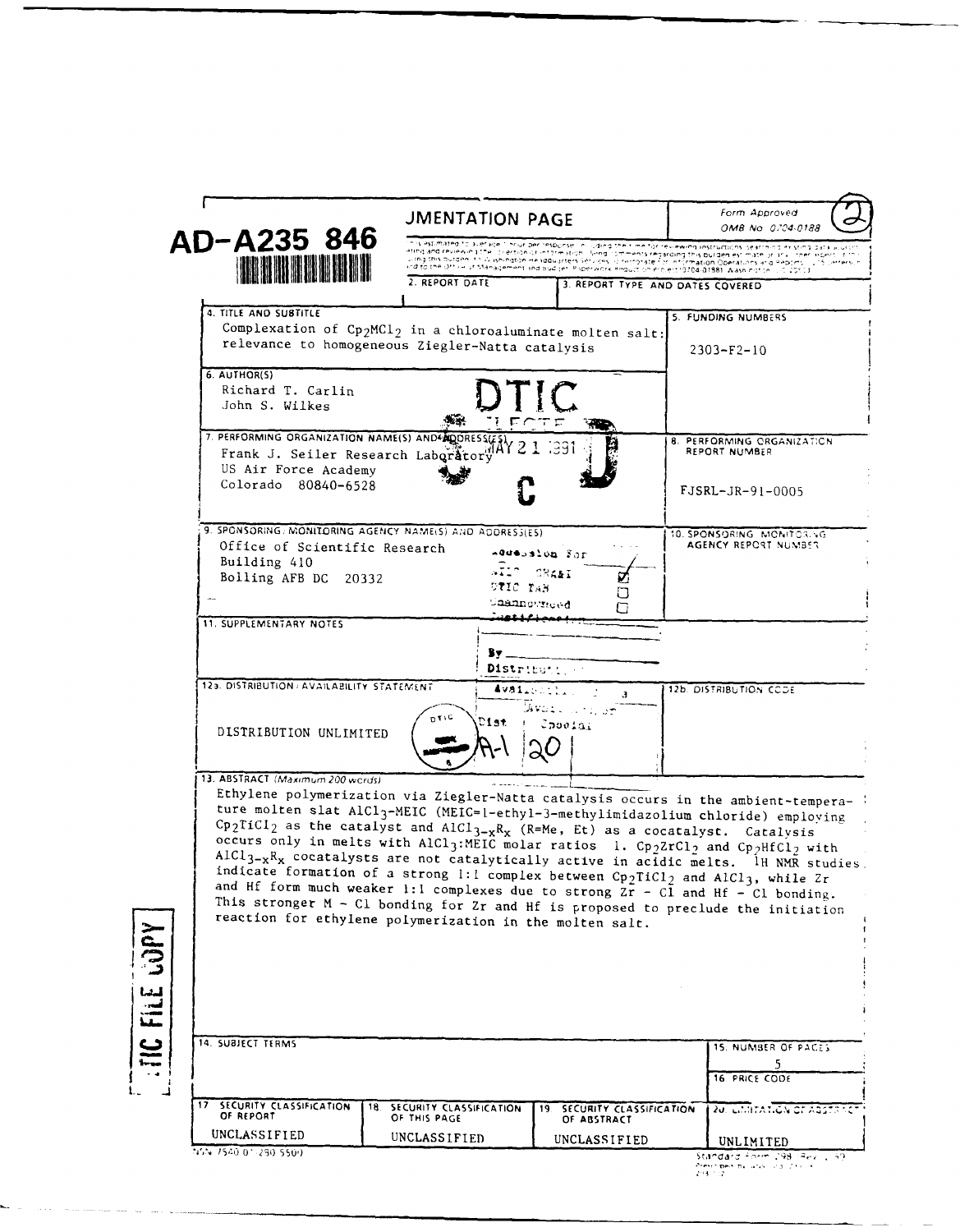

## Complexation of  $\text{Cp}_2 \text{MCl}_2$  in a chloroaluminate molten salt: relevance to homogeneous Ziegler-Natta catalysis

### Richard T. Carlin

Department of Chemistry, University of Alabama, Tuscaloosa, AL 35487 (U.S.A.)

## and John S. Wilkes

The Frank J. Seiler Research Laboratory, United States Air Force Academy, Colorado Springs, CO 80840 (U.S.A.)

(Received December 29, 1989; accepted June 13, 1990)

**REPRINTED FROM:** 







## ELSEVIER SEQUOIA S.A., LAUSANNE 91 5 20 017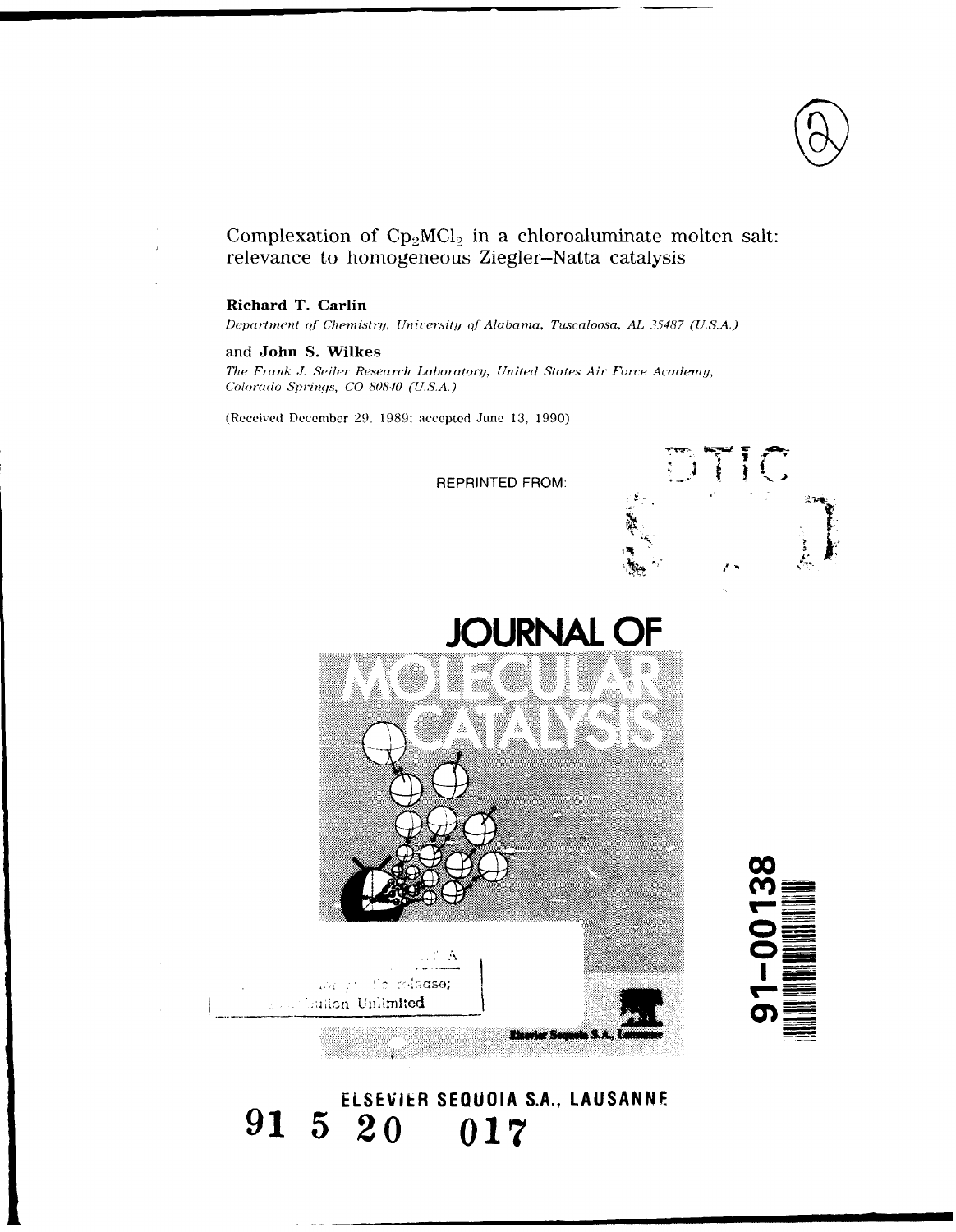

#### **Editor-in -Chief**

Professor E. G. Derouane, Facultés Universitaires de Namur, Dept. de Chimie, rue de Bruxelles 61, B-5000 Namur, Relgium. Telefax: **+32+81 23 03 91.** (Molecular aspects of heterogeneous catalysis and catalytic fundamentals of industrial processes)

#### **Editors**

Professor W. Marconi, Assoreni, via E. Ramarini 32 C.P. 15, 00015, Monterotondo (Home), Haly. Telefax. **+39+65 900** 2141. (Transition metal and enszymic catalysis)

Professor C. U. Fittman, Jr., Department of Chemistry, Mississippi State University, Drawer CH<br>Mississippi State, MS 39762, U.S.A. Telefax: +1+601 325 3560. *(Transition metal catalysis and* applications to organic and polymer chemistry)

Professor J. A. Dumesic, University of Wisconsin, Dept. of Chemical Engineering, Madison, W1 53706.<br>U.S.A. Telefax: +1+608-262-0123. *(Molecular aspects of heterogeneous and homogeneous kinetics* and processes **at** surfaces)

Professor K. I. Zamaraev, Institute of Catalysis, Prospekt Akademika Lavrentieva 3, 630090 Novosibirsk<br>U.S.S.R. Telex 133-122-SOVET-SU. *(Regional Editor for Soviet-Union and Eastern Europe on al* aspects of molecular heterogeneous and homogeneous catalysis)

Professor K. Tamaru, Dept. of Chemistry, Science University of Tokyo, 1-3 Kagurazaka, Shinjuk o-ku.<br>Tokyo 162, Japan. Telefax: +81+3 260 4294. *(Mechanisms of catalytic reactions, metal catalysts* oxide catalysts, spec troscopic techniques)

#### **Editorial Board**

- 
- 
- 
- 
- 
- **J. P. Collman, San Francisco, CA, U.S.A.**<br>E. Drioli, Naples, Italy **E. P. Collman, San Francisco, CA, U.S.A.** P. Pino, Zurich, Switzerland<br>
E. Drioli, Naples, Italy F. Ramoa Ribeiro, Lisbon, Portugal<br>
D. Forster, St. Louis, MO, U.S.A. G. P. Royer, Naperville, IL, U.S.A.
- 
- 
- **G.** Giacometti, Padua, Italy **G. A.** Somorfai, Berkeley, **CA, U.S.A.**
- 
- M. Graizel, Lausanne, Switzerland P. Teyssié, Liège, Belgium
- **C. Horvath, New Haven, CT, U S.A.**
- H. **0.** Kaesz, Los Angeles. **CA, U.S.A.** R. **Ugo,** Milan, lt-"', **J.** F. Knifton, Austin. TX **U.S.A. %1%1** R. Vieth, PISiWIdaa, **NJ. U.S.A.**
- 
- 
- 
- 

M. Boudart, Stanford, CA, U.S.A. **H. Mimcun, Pireil Malmeison, France**<br>R. Breslow, New York, NY, U.S.A. **B. Allen H. B. Moffat, Waterloo, Ont., Canada** 

a da sua al

- R. Breslow, New York, NY, U.S.A. **J. B. Moffat, Waterloo, Ont., Canada**<br>S. Carrà, Milan, Italy **J. B. A. A. B. A. B. A. A. A. B. Canada** S. Carrà, M. J. S.A.
- **S. Carra, Milan, Italy 1. Community 1. Ojima, Stony Brook, NY, U.S.A.**<br>**1. Cernia, Rome, Italy 1. 1. 1.** *S. Otsuka, Osaka, Japan* 
	- **E.** Cernia, Rome, Italy **S** Otsuka, Osaka, Japan
	-
	-
	-
- **D.** Forster, St. Louis, MOD, **U.S.A. G.** P. Royer, Naperville. I L, **U.S.A. B.** Gates, Newark, **DE, U.S.A.** R. Sinchez Delqado, Caracas, Venezuela
	-
	-
	-
	-
	-
	-
	- **1. Tsuji, Tokyo, Japan<br><b>R. Ugo, Milan, Italy**<br>M. R. Vieth, Piscalaway, NJ, U.S.A.<br>M. E. Vol'pin, Moscow, U.S.S.R.<br>G. Wilke, Mulheim, F.R.G.
	-
- T. Kunitake, Fukuoka, Japan **G.** Wilke, Mulheim, F.R.G. R. **J.** Madix, Stanford, **CA, U.S.A.** L. B. Wingard, Jr.. Pittsburgh, PA, **U.S.A.**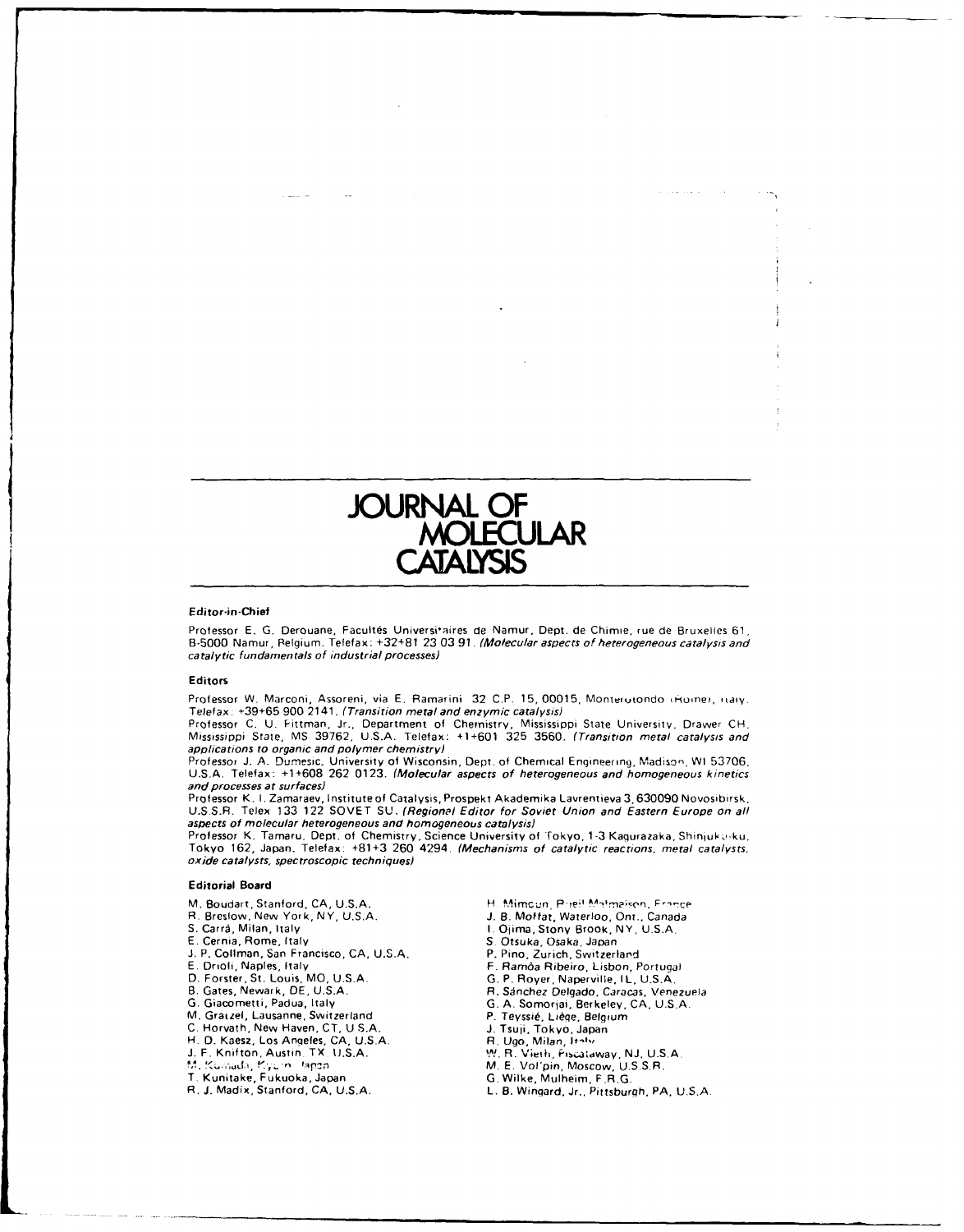## Complexation of  $\text{Cp}_2\text{MCl}_2$  in a chloroaluminate molten sait: relevance to homogeneous Ziegler-Natta catalysis

#### **Richard T. Carlin**

*Department of Chemistry, University of Alabama, Tuscaloosa, AL 35487 (U.S.A.)* 

and **John S. Wilkes**

*The* Frank J. Seiler *Research Laboratory, United States Air Force Academy, Colrado Springs, CO 80840 (U.S.A.)*

(Received December 29, 1989; accepted June 13, 1990)

#### **Abstract**

Ethylene polymerization via Ziegler-Natta catalysis occurs in the ambient-temperature molten salt AlCl<sub>3</sub> · MEIC (MEIC = 1-ethyl-3-methylimidazolium chloride) employing Cp<sub>p</sub>TiCl<sub>2</sub> as the catalyst and  $AICl_{3-}$ ,  $R_r$ . ( $R = Me$ , Et) as a cocatalyst. Catalysis occurs only in melts with AlCl<sub>3</sub>:MEIC molar ratios > 1.  $\text{Cp}_2\text{ZrCl}_2$  and  $\text{Cp}_2\text{HfCl}_2$  with AlCl<sub>2</sub>  $\text{R}_4$  cocatalysts are not catalytically active in acidic melts. 'H NMR studies indicate formation of a strong 1:1 complex between Cp<sub>2</sub>TiCl<sub>2</sub> and AlCl<sub>3</sub>, while Zr and Hf form much weaker 1:1 complexes due to strong  $Zr-Cl$  and  $Hf-Cl$  bonding. This stronger  $M-Cl$  bonding for  $Zr$  and  $Hf$ is proposed to preclude the initiation reaction for ethylene polymerization in the molten salt.

#### **Introduction**

The ambient-temperattre chloroaluminate molten salt **AiC.!3 -MEIC**  $(MEIC = 1-\text{ethyl-3-methylimidazolium})$  offers a unique medium for studying chloride and  $AIC<sub>i</sub>$  complexation  $[1-3]$ . It has controllable Lewis acidity and donor/acceptor properties through variation of the  $AICI_3$ : MEIC molar ratio [2, 4]. In basic melts (AlCl<sub>3</sub>MEIC molar ratio < 1), the dominant anions are **Cl -** and **AICI.,** , making possible studies of **C1-** complexation. In acidic melts (AlCl<sub>3</sub>:MEIC molar ratio > 1), the dominant anions are  $Al_2Cl_7^-$  and  $AlCl_4^-$ , making possible studies of AICI, complexation. Additionally, the molten sait is stable at subambient and elevated (> 200 **'C)** temperatures, and it has negligib!" or low vapor pressure over this wide temperature range. Some Lewis acid-catalyzed organic reactions have been studied in the melts, which were found to be excellent media **[5].**

We have recently found that ethylene polymerization takes place in the AlCl<sub>3</sub>. MEIC molten salt employing Cp<sub>2</sub>TiCl<sub>2</sub> as the catalyst and AlCl<sub>3-x</sub>R<sub>r</sub>.  $(R=Me, Et)$  as a cocatalyst. Catalysis does not occur in basic melts, where preliminary electrochemical experiments indicate  $\cup p_2$  IIOl<sub>3</sub> is formed. Acidic melts containing  $Cp_2ZrCl_2$  and  $Cp_2HfCl_2$  as catalysts and  $Al_2Me_3Cl_3$  as cocatalyst showed no catalytic activity tip to 65 **'C.** This is consistent with the reported

0:104-b 1021/90/\$3.50 © Elsevier Sequoia/Printed in The Netherlands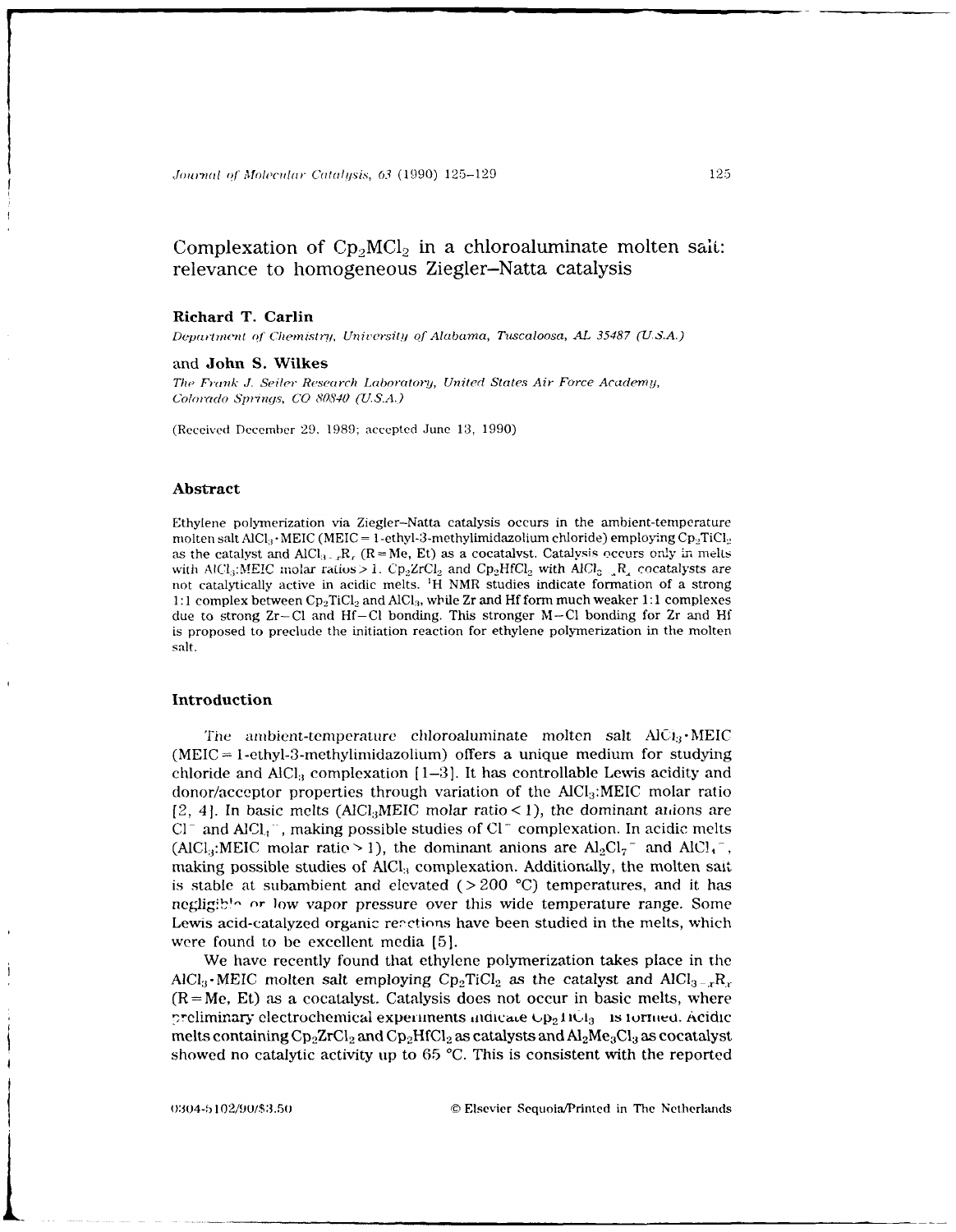observation that Cp<sub>2</sub>ZrCl<sub>2</sub> is not a c<sub>2</sub>talyst in the presence of AlCl<sub>3-x</sub>R<sub>x</sub>; however, cyclopentadienyl complexes of Zr are catalytic in the presence of aluminoxanes [6, 7]. Similarly, indenyl complexes of Zr and Hf are catalytic in the presence of aluminoxanes [8, 9].

A typical catalytic run consisted of bubbling ethylene at 1 atm through 6.8 g of an acidic 1.1:1.0 AlCl<sub>3</sub>:MEIC melt containing  $0.022$  g Cp<sub>2</sub>TiCl<sub>2</sub> (17 mM) and 0.118 g  $Al_2Me_3Cl_3$  (330 mM in methyl) for 10 min at 25 °C. Quenching of the catalytic mixture with 150 ml metianol resulted m precipitation of the polyethylene (PE), while the catalyst and melt components remained in solution. The PE was isolated by centrifugation, giving a yield of 0.020 g or a catalytic activity of 0.023 (g PE) min<sup>-1</sup> (mmol Ti)<sup>-1</sup> atm<sup>-1</sup>. Catalytic activities were in the range of 0.02 to 0.15 (g PE)  $min^{-1}$  (mmol  $Ti)^{-1}$  atm<sup>-1</sup> using either 1.1:1.0 or 1.5:1.0 AlCl<sub>3</sub>:MEIC melts as solvents. These catalytic activities are low relative to other homogeneous systems [10]; however, they are in the same range as that reported for the cationic complex  $\text{Cp}_2\text{ZrMe}(\text{THF})^+$  [11]. The low catalytic activity may be attributed to several factors, including inherently lower activity of the Ti complex in the melts, low solubility of ethylene in the melts, or the presence of alkylimidazole impurities which, as nitrogen bases, Dlock the Ti active sites.

A study of the AlCl<sub>3</sub> complexation of  $\text{Cp}_2\text{MCl}_2$  (M=Ti, Zr, and Hf) in acidic melts was performed to gain an understanding of the catalytic activity of  $\text{Cp}_2 \text{TiCl}_2$  and the lack of activity for  $\text{Cp}_2 \text{ZrCl}_2$  and  $\text{Cp}_2 \text{HfCl}_2$ . Solutions of the three complexes were prepared in a neutral melt  $(AICl<sub>3</sub>:MEIC molar)$ ratio = 1), where  $AICI<sub>4</sub>$ <sup>-</sup> is the only anion present. The proton chemical shifts of the Cp rings were monitored as a function of added **AICl3 ,** Fig. 1. As the melts become acidic, all the complexes show a downfield shift of the Cp



Fig. 1. Chemical shift of <sup>1</sup>H NMR resonance for the Cp protons in  $\text{O}$ )  $\text{Cp}_2 \text{TiCl}_2$  (58 mM),  $f +$  **f**  $Cp_2ZrCl_2$  ((6 mM) and ( $\triangle$ )  $Cp_2HfCl_2$  (72 mM).

**126**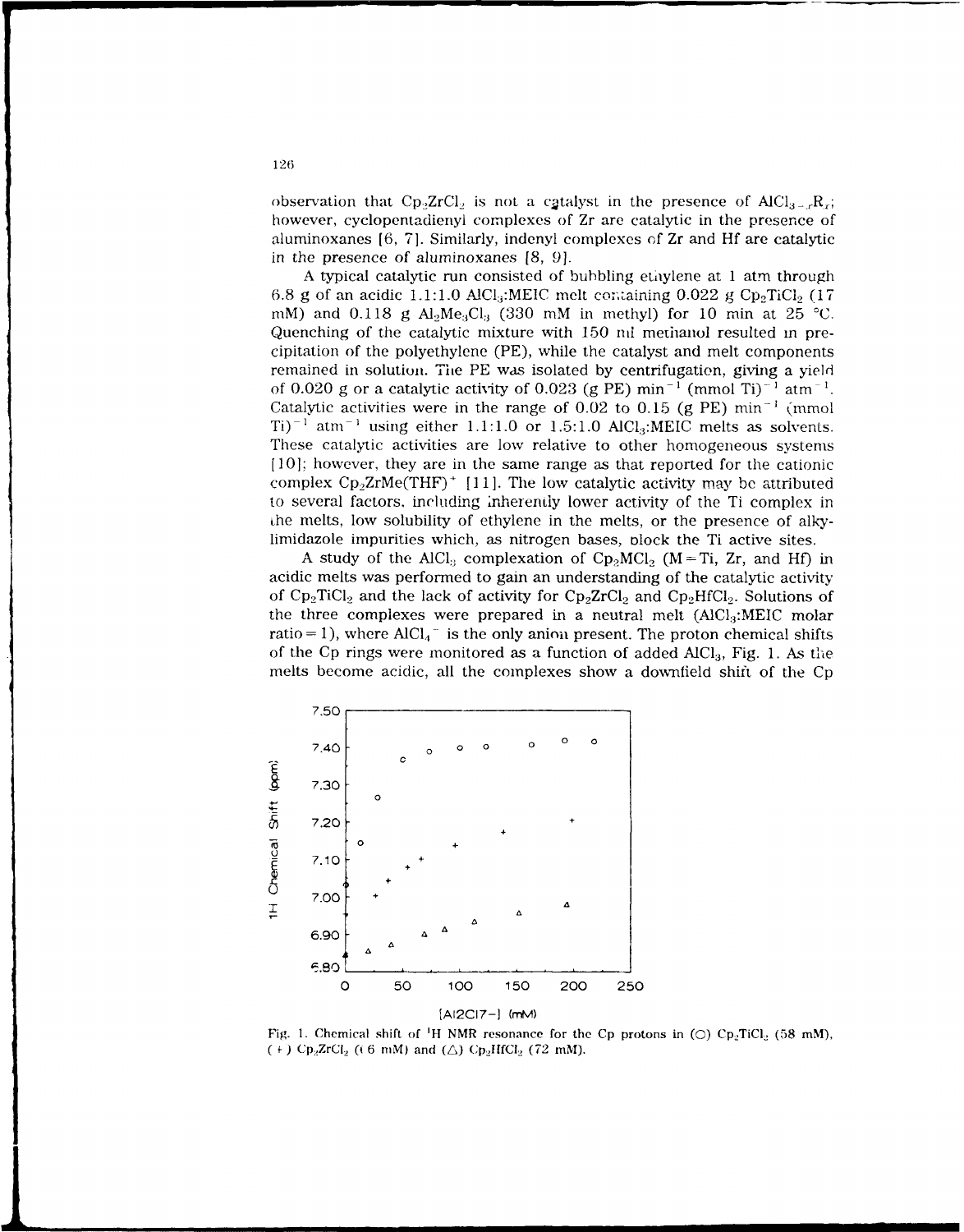protons, indicative of removal of electron density from the complex. Similar behavior has been reported for a <sup>13</sup>C NMR study of  $\text{Cp}_2\text{TiCIEt/ALEtCl}_2$  in d<sub>s</sub>toluene  $[12]^*$ . Additionally, the potential of the one-electron reduction of  $CD<sub>2</sub>TiCl<sub>2</sub>$  shifts approximately 1.2 V positive in going from a basic to an acidic melt, emphasizing the removal of electron density from the Ti complex in acidic melts [131. The two complexation reactions which may occur are shown in eqns.  $(1)$  and  $(2)$ :

$$
C p_2 M C l_2 + A l_2 C l_7 \stackrel{\sim}{\longleftrightarrow} C p_2 M C l (A l C l_4) + A l C l_4 \tag{1}
$$

$$
Cp_2MCI(AlCl4) + Al_2Cl_7^- \Longleftrightarrow \begin{cases} Cp_2M(AlCl4)_2 \\ or \\ Cp_2MCI(Al_2Cl_7) \end{cases} + AlCl_4^-
$$
 (2)

Structures for  $\text{Cp}_2\text{MCI}(\text{AlCl}_4)$  (M = Ti [14] and Zr [15]) have been reported. In both complexes, AlCl<sub>4</sub><sup>-</sup> is coordinated in a monodentate fashion, forming a  $M - Cl - Al$  bridging structure.

The proton chemical shifts of the Zr and Hf complexes were fit successfully to a single equilibrium, eqn. (1), using a least squares method [16]. A constant **AlCl -** activity of one and activities of the other species equal to their concentrations were assumed. The Ti curve indicates an extremely high equilibrium constant for eqn. (1) and can only be assigned a lower limit from the data. The calculated equilibrium constants,  $K_1$ , are summarized in Table 1. At high  $Al_2Cl_7$ <sup>-</sup> concentrations, the <sup>1</sup>H resonances show a more gradual downfield shift in the three complexes. Apparently eqn. (2) becomes important particularly for Ti at high  $Al_2Cl_7^-$  concentrations.

It is significant that Ti has the highest  $K_1$  value and is the only complex which demonstrates catalytic activity. Equation (1) may be viewed as a reaction in which formation of the **Al-Cl** bond occurs at the expense of  $M-Cl$  bonding. The  $M-Cl$  bond strengths increase in the order Ti $-Cl$  (102.6) kcal mol<sup>-1</sup>)<Zr-Cl (117.0 kcal mol<sup>-1</sup>)<Hf-Cl (118.3 kcal mol<sup>-1</sup>) [171; therefore, the lower  $K_1$  values for Zr and Hf are indicative of stronger  $M-Cl$ bonding in these complexes *vs.* the Ti complex.

| 'ABLE |  |
|-------|--|
|-------|--|

| $_{\rm M}$   | К.                          |  |
|--------------|-----------------------------|--|
| Ti           | $> 10^{5}$                  |  |
| Zr           |                             |  |
| $\mathbf{H}$ | $21 \pm 4$<br>$4.1 \pm 0.8$ |  |

Complexation equilibrium constants for  $\text{Cp}_2\text{MCl}_2$  in acidic AlCl<sub>3</sub> . MEIC melts

\*In the melts at ambient temperatures, the  $\text{Cp}_2 \text{TiCl}_2$  complex is slowly reduced to a paramagnetic Ti(III) complex in the presence of alkylaluminums, precluding Cp<sub>2</sub>TiCl<sub>2</sub>/alkylalunduum NMR complexation studies. For the Zr and Hf complexes, no reduction occurs: however, only alkylaluminum species, no alkylated Zr or **ltf** complexes, were detected by NMR.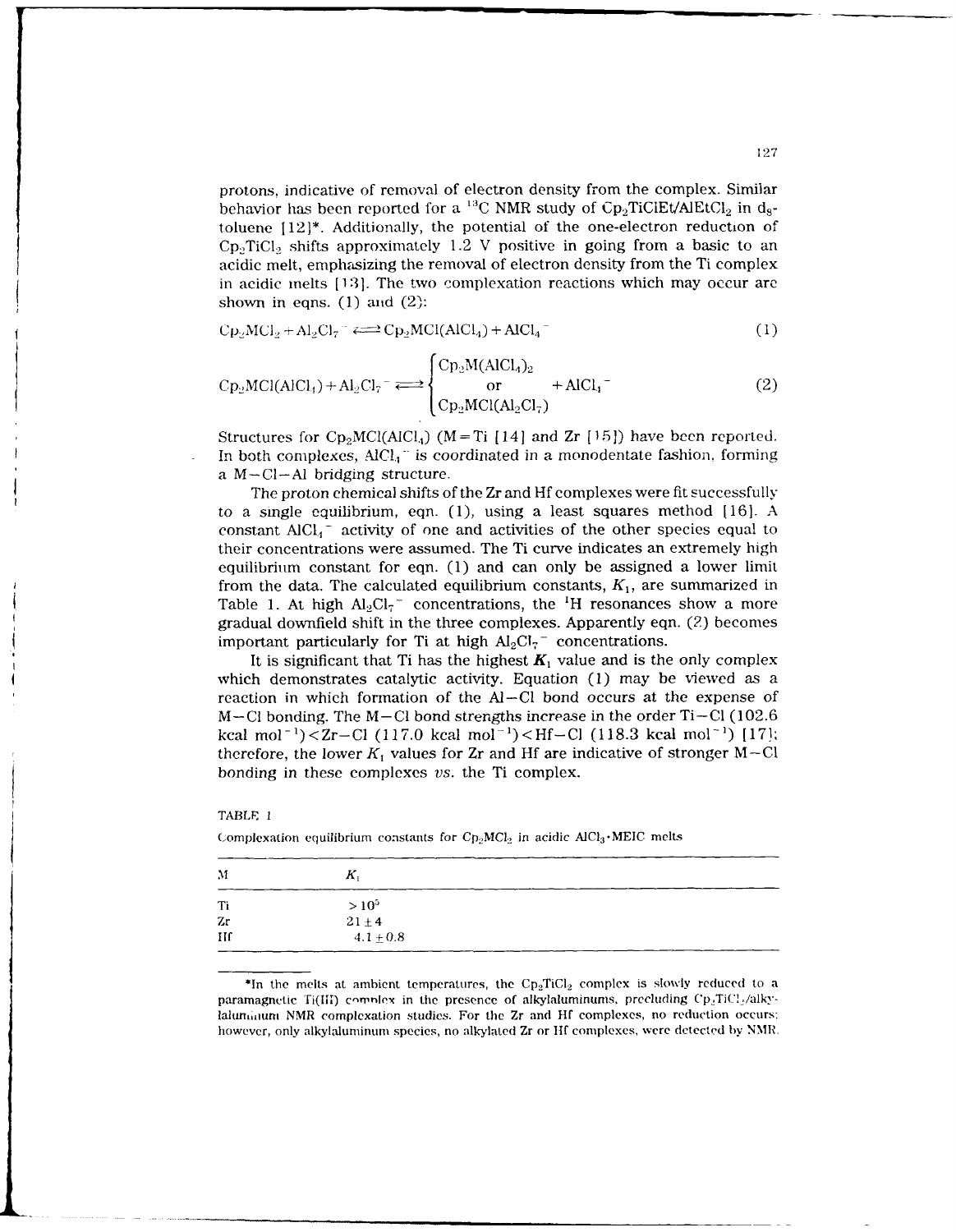In acidic melts, the precursor to the active Ti catalyst is most likely an alkylated 1:1  $AICI_3:Cp_2TiCl_2$  complex, which can be written as  $Cp_2TiR(AICI_4)$ . Recently, the crystal structure of the complex  $\text{Cp}_2\text{TiCSi}(\text{CH}_3)_3=$  $C(CH_3)(C_6H_5)^+AlCl_4^-$ , formed from reaction of  $(C_6H_5)CCSi(CH_3)_3$  with  $\text{Cp}_2$ TiCl<sub>2</sub> and MeAlCl<sub>2</sub> [18], and the demonstration that the cationic complex  $\text{Cp}_2\text{Zr}(CH_3)(\text{THF}) + \text{B}(C_6H_5)_4$  is a catalyst for ethylene polymerization without the alkylaluminum cocatalyst  $[i]$  provide support for the *xypothesis* that the active homogeneous catalyst is a cationic  $Cp_2MR^+$  species. Based on this, generation of the active polymerization catalyst in the melt may involve loss of AlCl<sub>1</sub><sup>-</sup> to form the coordinatively-unsaturated species  $Cp_2TiR^+$  as in eqn. (3):

$$
Cp_2TiR(AICl_4) \Longleftrightarrow Cp_2TiR^+ + AICl_4^- \tag{3}
$$

or initiation of polymerization may involve displacement of **AlCl.1** - by ethylene to form the complex  $\text{Cp}_2\text{TiR}(\text{CH}_2\text{CH}_2)^+$  as in eqn. (4):

$$
Cp_2TiR(AICl_1) + CH_2CH_2 \Longleftrightarrow Cp_2TiR(CH_2CH_2)^+ + AICl_4^-
$$
\n(4)

In both schemes, the active catalyst is a cationic complex and is generated by breaking of .he M-C1 bond, which is considerably stronger for Zr and Hf' than for Ti. Therefore, the evidence indicates that the lack of catalytic activity for the  $Zr$  and Hf complexes is due to their stronger  $M-Cl$  bonding which precludes formation of the active catalyst species.

Because of the large concentration of  $AlCl<sub>4</sub>^-$  in the melts (>4 M), it seems unlikely that a coordinatively-unsaturated species would exist in the melt, with eqn. (3) being shifted almost entirely to the left. This is especially true since no  $\text{Cp}_2 \text{TiR}^+$  is spectroscopically observed in chloroform solvent when the  $\text{AICl}_2\text{R:} \text{Cp}_2\text{TiCl}_2$  molar ratio is only 1:1 [18], indicating the equilibrium constant for eqn. (3) is small. Therefore, although dissociation, eqn. (3), followed by complexation of  $Cp_2TiR^+$  with ethylene cannot be ruled out. we favor eqn. (4) as the step producing the active catalytic species in these melts.

These ambient-temperature molten salts offer a unique medium for the study of  $AICI<sub>3</sub>$  complexation to transition metal chlorides. Their high ionic nature and Lewis acidity provide an unusual environment for catalytic processes which we are investigating further.

### **Acknowledgement**

We wish to thank the Air Force Office of Scientific Research for supporting this work under the Summer Faculty Research Program. Also, we would like to ack iowledgc Dr. John Rovang and Mr. Lloyd Pflug for their work in obtaining and fitting the NMR data.

### **References**

1 **J. S.** Wilkes, **J.** A. Levisky, R. A. Wilson and C. L. Htusscy, *Inorg. Chem., 2* (1982) 1263.

**128**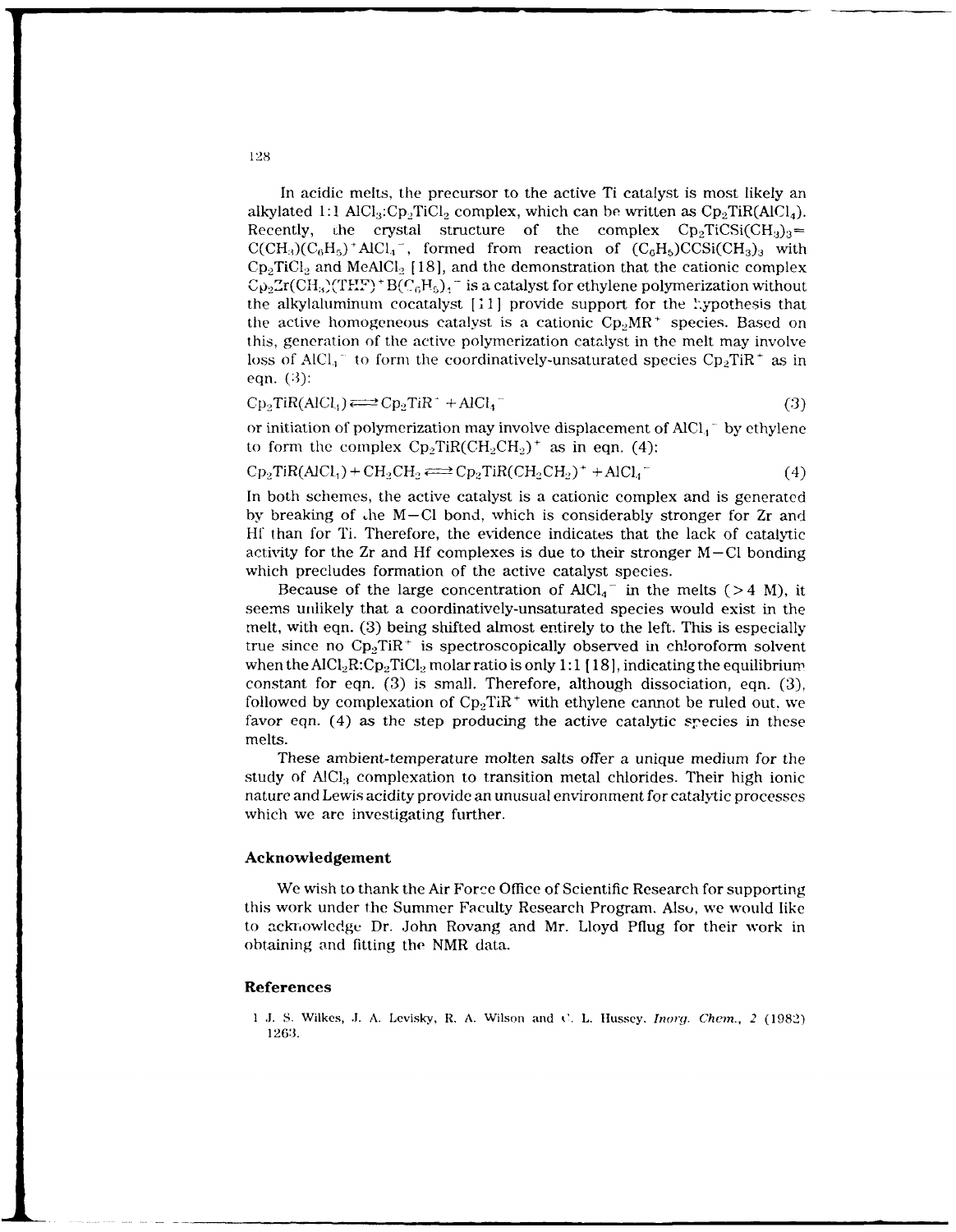- 2 C. L. Hlussey, in **G.** Mamantov (ed.), *Advances in Molten* Salt *Chemistry,* Vol. 5, Elsevier. Amsterdam. 1983, p. 185.
- **:3 G.** T, Cheek and R. A. Osteryoung, *J. Electrachew. Soc., 12* (1982) 2488.
- 4 T. A. Zawodzinsky and R. A. Osteryoung, *Inorg. Chew., 28* (1989) 1710.
- **5 J.** A. Boon, J. A. Levisky, **J.** L. **Pflug** and **J. S.** Wilkes, *J* **Or-.** *ChQim., 51* (1986) 480.
- 6 **I.** Sinn and W. Kaminsky, i F. **G.** A. Stone and R. West *(eds.),Advances in Organometillic 'mktrtir?!,* Vol. **18,** Academic Press, New York, 1980, p. 99.
- 7 A. Andresen, **11. G.** Cordes, **,J.** Ilerwig, W. Kaminsky, A. Merck, R. Mottweiler, J. Prn, h. Sinn and H. Vollmer, *Angew. Chem. Int. Ed. Engl., 15* (1976) 630.
- **8** W. Kaminsky, K. Kuper, **11. 1I.** Brintzinger and F. R. V. P. Wild, *Angew. Chem.* Int. *Ed. Engl., 24* (1985) 507.
- 9 **J.** A. Ewen, L. tlaspeslagh, **.1.** L. Atwood and **If.** Zhang, *J. Am. Chewn. Soc., 109* (1987) 6544.
- 10 G. Jeske, H. Lauke, H. Mauermann, P. N. Swepston, H. Schumann and T. J. Marks, *J. Am. Che i. ,Soc., 107* (1985) 8091.
- 11 (a) R. F. Jordon, *J. Chem. Ed., 65* (1988) 285; (b) R. F. Jordan, C. S. Bajgur, R. Willett and B. Scott, *J. Am.* Chem. *Sac., 108* (1986) 7410.
- 12 G. Fink. R. Rottler. D. Slinell and V. Zoller, *. Appl. Pollm. Sci.,* 20 (1976) 2779.
- 13 R. J. Gale and R. Job, *Inorg. Chem., 20* (1981) 42.
- 14 **,J. .J,** Eisch, M. P. Boleslawski and A. M. Piotrowski, in R. P. Quirk (ed.), *Transition Metal Catalyzed Polymerization, Cambridge University Press, New York, 1988, p. 210.*
- 15 M. V. Gaudet and M. **.J.** Zaworotko, *J1. Organomelall. Chem., 367* (1989) 267.
- 16 *..* **L.** Dye and V. A. Nicely *J1 Chem.* **Edl.,** *48* (1971) 443.
- 17 J. E. Huheey, *Inorganic Chemistry, Principles of Structure and Reactivity, 3rd edn.*. Harper and Row. New York, 1983, p. A-35.
- 18 J. J. Eisch, A. M. Piotrowski, S. K. Brownstein, E. J. Gabe and F. L. Lee, *J. Am. Chem. Soc., 107* (1985) 7219.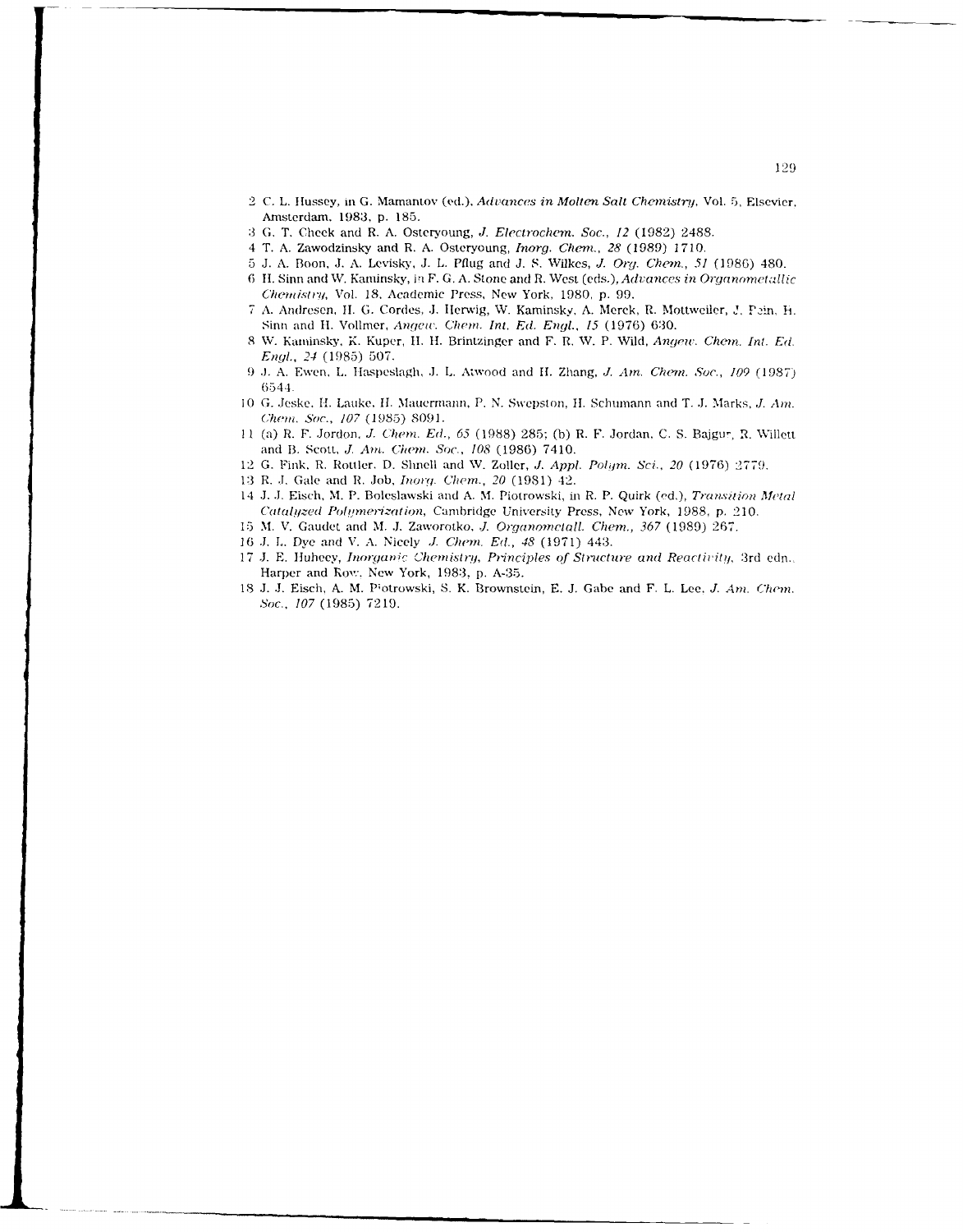### **GENERAL INFORMATION**

Submission of papers. Authors are requested to submit THREE copies of their articles fromplete in all respects) to the Editor in Chief or to one of the Editors.

#### **Types of contributions**

Letters (maximum 1500 words, will receive preferential treatment in editorial processing) Original Papers

**Invited Subject Reviews Book Reviews** Conference Annoucements and News

Contributions are accepted on the understanding that the authors have obtained the necessary authority for publication. Submission of an article is understood to imply that the article is original and unpublished and is not being considered for publication elsewhere. Upon acceptance of an article by the journal, authors will be asked to transfer the copyright of the article to the publisher. This transfer will ensure the widest possible dissemination of information under the U.S. Copyright Law.

Scope. The Journal of Molecular Catalysis provides comprehensive coverage for catalysis research at a pluridisciplinary level, Its contents involve research in molecular activation in both homogeneous and heterogeneous catalysis and are divided into three sections viz. Biochemical, Chemical, Industrial. Examples of scope for each section:

Biochemical Catalysis: work on enzymes; binding between ligands and enzymes, enzyme analogues, permease systems, photobiocatalysis; membrane-bound systems; multienzyme systems and their kinetics; catalytic aspects of photosynthesis.

Chemical Catalysis: basic mechanisms in heterogeneous and homogeneous catalysis, systems involving two or more catalytic species; mechanistic and selectivity aspects of catalysis, coding processes; electrophoto- and laser-catalysis, stereochemical aspects, in situ geometry of active species; unitary interpretation of catalysis. Reactions include additions, eliminations, insertions, pericyclic processes and different bond formation.

Industrial Catalysis: molecular activation in heterogeneous and homogeneous catalysts under real or simulated working conditions, chemical and technological aspects of catalysts in industrial applications; catalytic fundamentals; commercial catalysts, characterization and optimization of catalysts in new processes; inquso ial nonfication of new catalytic systems

Manuscripts. Manuscripts should be in double-spaced typing on pages of uniform size with a dadmargin on the left. Each table should be typed on a separate page. All tables and illustrations should bear a title or legend. Tables of numerical data should be in clear type, suitable, if found necessary, to photographic reduction and reproduction without loss of clarity. A summary of 50 - 200 words should be included at the beginning of the paper. Authors of papers in French or German should sucoly in addition a translation in English of the Résumé or Zusammenfassung. No summary will be published for a 'Letter

References should be numbered consecutively throughout the text and collected together in a reference list at the end of the paper, Footnotes should not include bibliographic material, and reference lists should not include material that could more appropriately appear as a footnote. Numerals for refirences should be given in square brackets. Abbreviations of journal titles should be given in italics and conform to those adopted by Chemical Abstracts Service Source Index, 1970 edition and supplement, The abbreviated title should be followed by volume number, year (in parentheses) and page number

Illustrations: Line drawings and cyclic or aromatic chemical formulae should be in a form suitable for direct reproduction, drawn in Indian ink on drawing or tracing paper (letter height 3 - 5 mm). One set of original drawings is required, together with two duplicate sets. Legends to illustrations should be typed in sequence on a separate page or pages. Photographs should be black and white glossy prints and as rich in contrast as possible. Where magnifications are concerned, it is preferently to indicate the scale by means of a ruled line on the photograph

Languages. English manuscripts are preferred but those in French or German . considered AT manuscripts except 'Letters' should have a summary in English

Proofs. Authors will receive galley proofs, which they are requested to connect and return as soon as possible. No new material may be inserted in the text at the time of proof reading. All joint communications must indicate the name and full postal address of the author to whom proofs should be sent

Reprints. Twenty-five reprints will be supplied free of charge to the authorist. Additional reprints can be ordered at prices shown on the reprint order form which will accompany the galley proofs There are no page charges. Detailed Instruction to Authors are available from the publishers The journal appears every three weeks

Subscriptions. Subscription price for Vols. 49 - 54 (1988-89) Sfi. 1680. Lapprox. US \$1120) includ. ing postage. Issues are sent by surface mail but air delivered to North America, Argentina, Brazil, Aus tralia/New Zealand, Japan, South Korea, China, Hong Kong, Malaysia, Mexico, Singapore, Tanvan, Thailand, India, Pakistan, Israel and South Africa. Airmail rates for other countries are available on request

For advertising rates apply to the publishers.

A specimen copy will be sent on request

Subscription orders should be sent to

#### ELSEVIER SEQUOIA S.A., P.O. Box 564 1001 Lausanne 1, Switzerland.

Telephone. (21) 20 73 81. Telex: 450 620 ELSA CH. Telefax (21) 235 444

U.S. and Canadian customers may obtain information from

Elsevier Science Publishing Co., Inc., Attn. Journal Information Center, 655 Avenue of the Americas, New York, NY 10010, U.S.A. Tel. (212) 633-3750. Telefax, (212) 633-3990. Telex. 420-643 AEP UL ABSTRACTED/INDEXED IN: Chemical Abstracts, Current Contents, Biological Abstracts, Excerpta Medica, Science Citation Index, Biosciences Information Services, PASCAL: C.N.R.S.